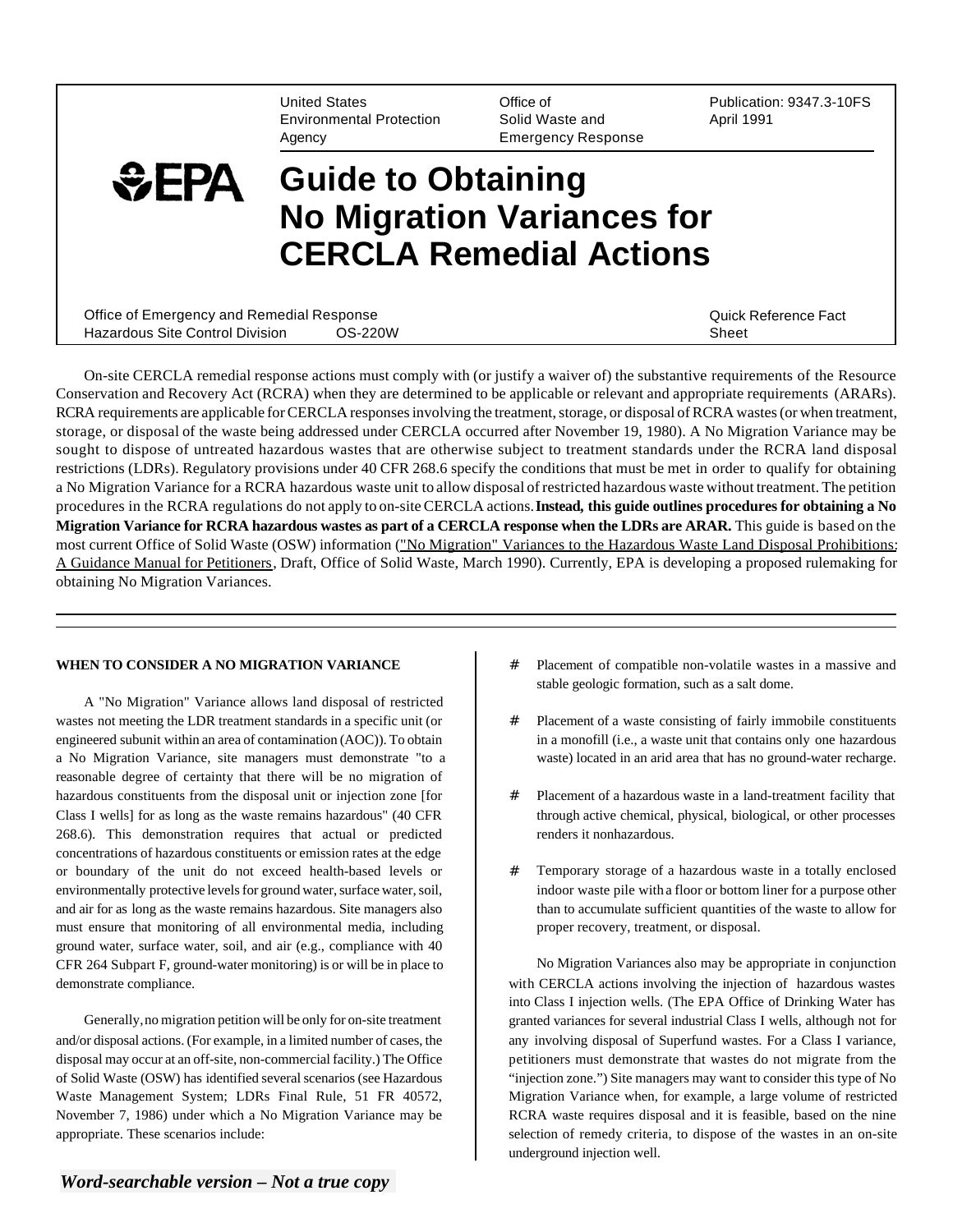In all cases, however, site managers should carefully consider whether or not to obtain such a variance, considering the extensive demonstrations (described below) that are required.

#### **NECESSARY FINDINGS**

For on-site variance requests (i.e., where waste disposal will occur in an on-site unit), only substantive requirements of 40 CFR 268.6 must be met (the opportunity for public comment is provided through the proposed plan and Record of Decision (ROD) development process); the variance may be granted as part of the ROD for the site. For off-site responses, both administrative and substantive requirements must be met. The formal No Migration Variance petition process (including EPA Headquarters review, publication of a notice in the Federal Register, and an opportunity for public comment) must be followed when seeking a No Migration Variance for wastes or waste residuals to be disposed of off site. (The variance is granted by OSW and a notice of the granted variance is published in the Federal Register.) Specific data needs required to obtain a No Migration Variance follow. The specific justification required to obtain a No Migration Variance may differ from site to site, based on the wastes present and conditions found at the site.

#### Health-Based Levels

In reviewing the request for a variance, the calculated concentrations of hazardous constituents will be compared with health and environmental criteria. The Agency would generally compare the concentrations of each constituent in leachate, ground water, and surface water to the non-zero Maximum Contaminant Level Goals/Maximum Contaminant Levels (MCLGs/MCLs), Ambient Water Quality Criteria (AWQC), or State Water Quality Standards (WQS), if they exist, and in air to promulgated emission standards or reference doses (RfDs) and risk specific doses (RSDs) based on inhalation.

Per the NCP (55 FR 8745 and 8754-55), if a non-zero MCLG/MCL, AWQC, or State WQS is not available for a constituent, the appropriate health-based levels would be the RSD for carcinogens and the RfD for noncarcinogens (using appropriate exposure assumptions for each medium). The health-based criteria would be calculated by assuming chronic (lifetime) exposure by ingestion or inhalation of contaminated media. For carcinogens, the maximum residual risk level is set at 1 x 10-6 for all constituents. (More information on these health-based numbers is available in the Risk Assessment Guidance for Superfund: Human Health Evaluation Manual, EPA/540/1-89/002, December 1989, the Integrated Risk Information System (IRIS), U.S. EPA, 1989, and the RCRA Facility Investigation Document.)

If health-based criteria do not exist for a constituent, site mangers may propose their own health-based levels using the toxicity testing guidelines contained in 40 CFR Parts 797 and 798, and Agency guidelines for assessing health risks (51 FR 33992, 34006, 34014, and 34028). If no health-based level can be determined for a constituent, the concentration of a constituent generally must not exceed analytical detection limits for the purpose of the No Migration demonstration.

(Use of analytical detection limits should be based on methodology prescribed in "Test Methods for Solid Waste, Physical/Chemical Methods," U.S. EPA Publication No. SW-846, with the lowest possible detection level indicated therein for each hazardous constituent.) If health-based levels are below analytical detection limits for a constituent, site mangers must demonstrate, through the use of modeling (see below), that the health-based levels will be not be exceeded at the unit boundary. However, for the purpose of compliance monitoring in situations where health-based levels are below detection limits, attaining levels of detection limits usually will constitute compliance.

#### Models

Existing guidance from OSW (i.e., "No Migration" Variances to the Hazardous Waste Land Disposal Prohibitions: A Guidance Manual for Petitioners, Draft, Office of Solid Waste, March 1990) does not specify the specific types of models that are required to obtain a No Migration Variance. Therefore, site managers may select those models that are appropriate to predict that health-based levels will not be exceeded beyond the unit boundary. Several of the available models are recommended for use by EPA. The Vadose Interactive Processes (VIP) model, for example, predicts the degradation and mobility of organics in soil; the Industrial Source Complex (ISC) Long Term or Short Term model calculates waste dispersion rates into the air at the unit boundary; and the Chemdat 6 model predicts the emission rates of wastes into the air (more information on these models may be obtained form OSW's Waste Management Division). EPA discourages the use for proprietary models, because all models, the assumptions underlying them, and their relevance for use at a site seeking a No Migration Variance must be explained, and descriptions of their calculations and codes must be available for review. Models, input data, and relevant documentation should be included in the detailed justification for a No Migration Variance.

## **DEMONSTRATION COMPLIANCE**

The demonstration that there will be no migration of the wastes for "as long as the wastes remain hazardous" is a waste- and sitespecific determination. For example, if hazardous waste is to be place in a salt dome under a No Migration Variance, the site manager must consider the degradation and transformation potential of the waste as well as the containment properties of the salt dome (e.g., geologic stability, depth, thickness, and permeability of the formation, and the properties of the salt as an encapsulating medium).

For some waste types that degrade naturally to health-base and/or environmentally protective levels in a relatively short time period, site managers may only have to demonstrate that such degradation occurs and show the "no migration" from the unit of the waste or any toxic byproducts occurs during or after the degradation period.

After a variance has been granted, all environmental media must be monitored to confirm that no migration of hazardous constituents occurs beyond the unit boundary. For air, a one-time confirmatory ambient monitoring should also be performed to confirm modeling estimates. The emission and air monitoring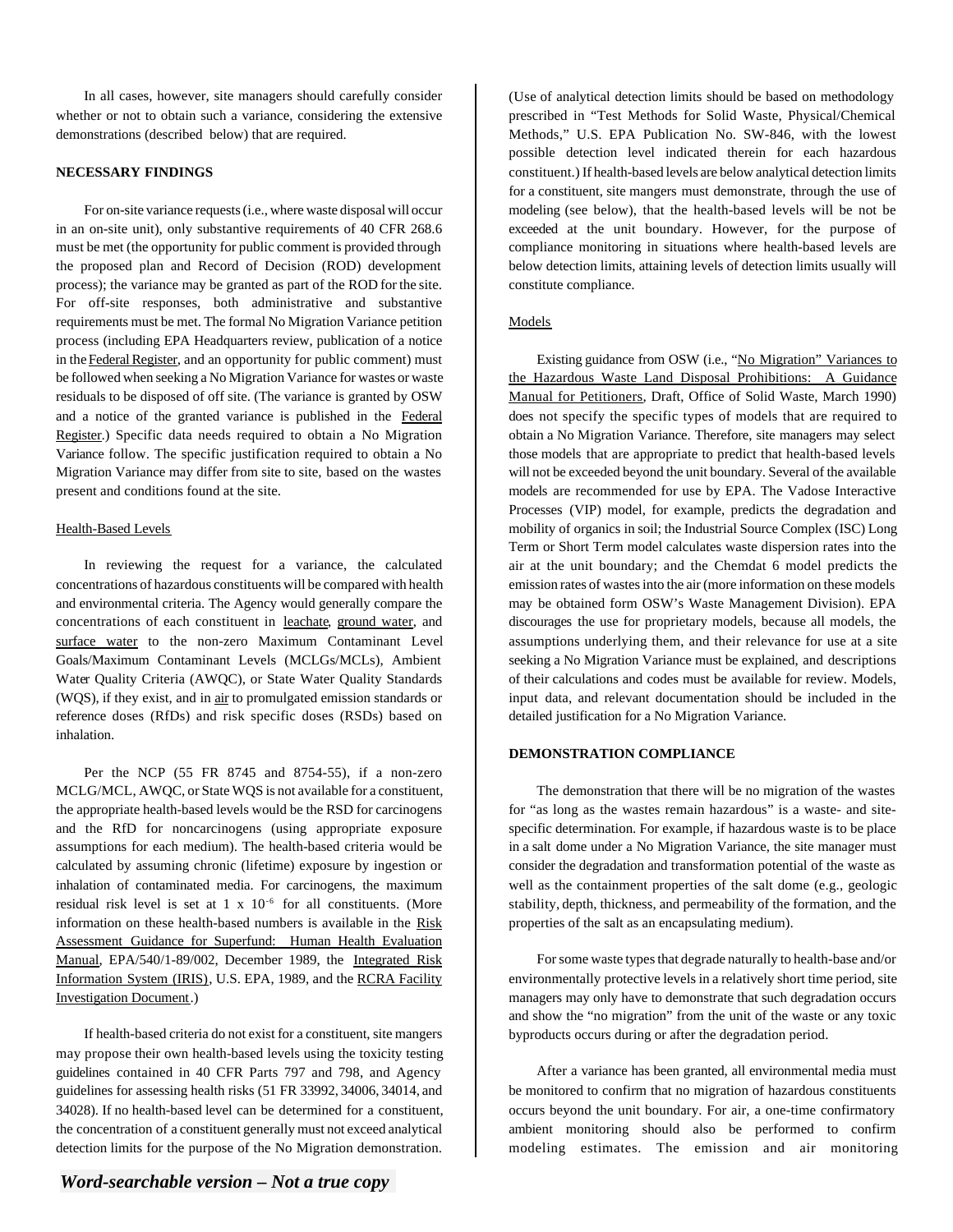should be conducted during a period representative of worst-case emission/dispersion conditions. After that, regular waste sampling/monitoring must be performed to confirm modeling inputs (e.g., routine waste sampling, weekly soil moisture, annual soil sampling (for organics)). Site mangers should provide sufficient information to justify the design of the monitoring program and to demonstrate that monitoring stations will be located to detect migration form the unit at the earliest practical time. (See Air Pathway Assessment Methodology for "No-Migration" Demonstrations, Interim Final, July 1989 for more information.)

If migration is detected during the monitoring period, the site manager, in conjuncion with the Office of Regional Counsel, must decide whether to issue an Explanation of Significant Differences (ESD) or ROD Amendment announcing termination of waste acceptance at the unit, termination of the variance, or changes in the conditions of the variance. (Conditions of the variance that are likely to be changed will cease migration.

The variance must still be maintained.) Where the receiving unit is not located on site (and a petition has been filed under RCRA), if migration is detected, site managers should contact the Permits and State Programs Division.

## **DOCUMENTING A NO MIGRATION VARIANCE FOR REMEDIAL ACTIONS**

#### RI/FS Report

The substantive requirements for demonstrating no migration of the restricted RCRA hazardous waste should be documented in the RI/FS Report. In the Detailed Analysis of Alternatives chapter of the FS Report, a general discussion of why a No Migration Variance is attempted should be included in the description of each alternative for which a variance is contemplated. (The more specific and detailed information, such as relevant waste analysis

## **Highlight 1 - DOCUMENTATION RECOMMENDED IN RI/FS REPORT FOR NO MIGRATION VARIANCES (DEVELOPMENT OF ALTERNATIVES SECTION)**

#### **ON-SITE:**

- **Waste Descriptions** 
	- S EPA Hazardous Waste Number(s) (if appropriate)
	- S Estimated quantity of waste to be placed in unit
	- S Physical and chemical characteristics
	- S Waste incompatibilities (if any)
	- S Waste transformation and immobilization mechanisms (e.g., biodegradation, photodegradation, hydrolysis, oxidation/reduction, volatilization)
	- S Relevant sampling and testing information<sup>1</sup> (e.g., TCLP test results)
- # Site Characterization (e.g., climatology, meteorology, geology, hydrology)
- # Monitoring Plans (e.g., type of monitoring for all media, frequency, location, equipment, reporting procedures)
- # Waste Mobility Modeling
	- S Leachate and gas generations
	- S Barrier integrity over time
	- S Potential for air emission of wastes
	- S Physical properties of site soils affecting flow (e.g., water content, pressure potential, permeability, degree of water saturation)
	- S Description of calculations and assumptions
	- S Demonstration of appropriate QA/QC procedures
- # Assessment of Environmental Impacts (e.g., species diversity, fishery and habitat impacts)
- # Prediction of Infrequent Events (e.g., earthquakes, floods)
- QA/QC of all data and information

#### **OFF-SITE:**

For off-site No Migration Variances, the documentation requirements listed for on-site actions should be extracted from the RI/FS report and combined with the following information found below. The information should be incorporated with the on-site information into a formal petition under 40 CFR 268.6 and a copy of the petition should be referenced and attached to the RI/FS report.

- S Petitioner's name and address
- S Identification of on-site contact person, if different from above
- S Description and location of site
- S Statement of the petitioner's interest in the proposed action

Source: "No Migration" Variances to the Hazardous Waste Land Disposal Prohibitions: A Guidance Manual for Petitioners, Draft, Office of Solid Waste, March 1990.

<sup>1</sup> Appropriate sampling information may be contained in the Superfund Quality Assurance Project Plan (QAPP) and, therefore, not specifically repeated in the RI/FS Report.